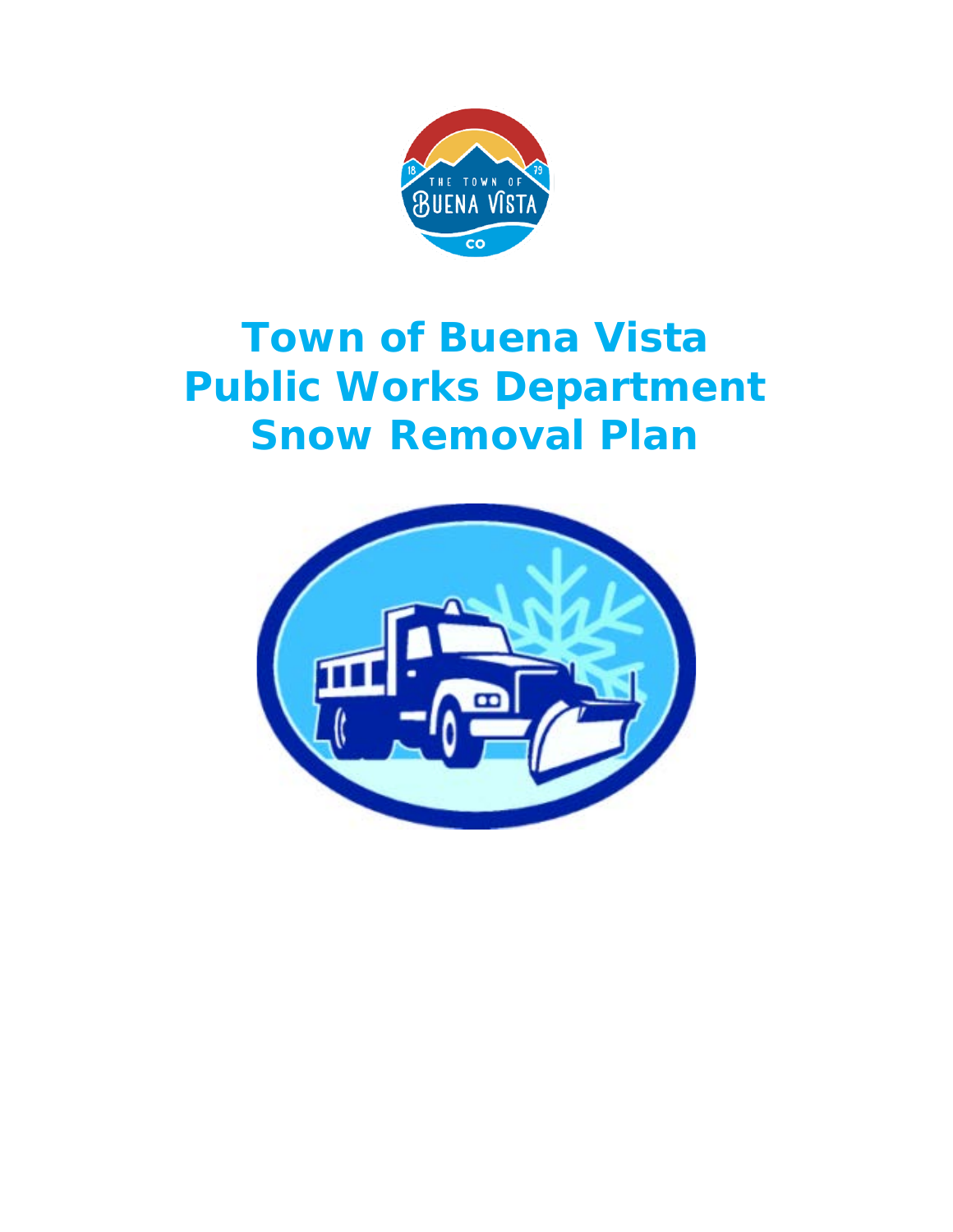## **Table of Contents**

|                            | 9         |
|----------------------------|-----------|
|                            | 10        |
|                            | 11        |
|                            | $12 - 18$ |
| #1 – Door Hanger Notice 12 |           |
|                            |           |

#2 - Quadrant Report Forms 13-18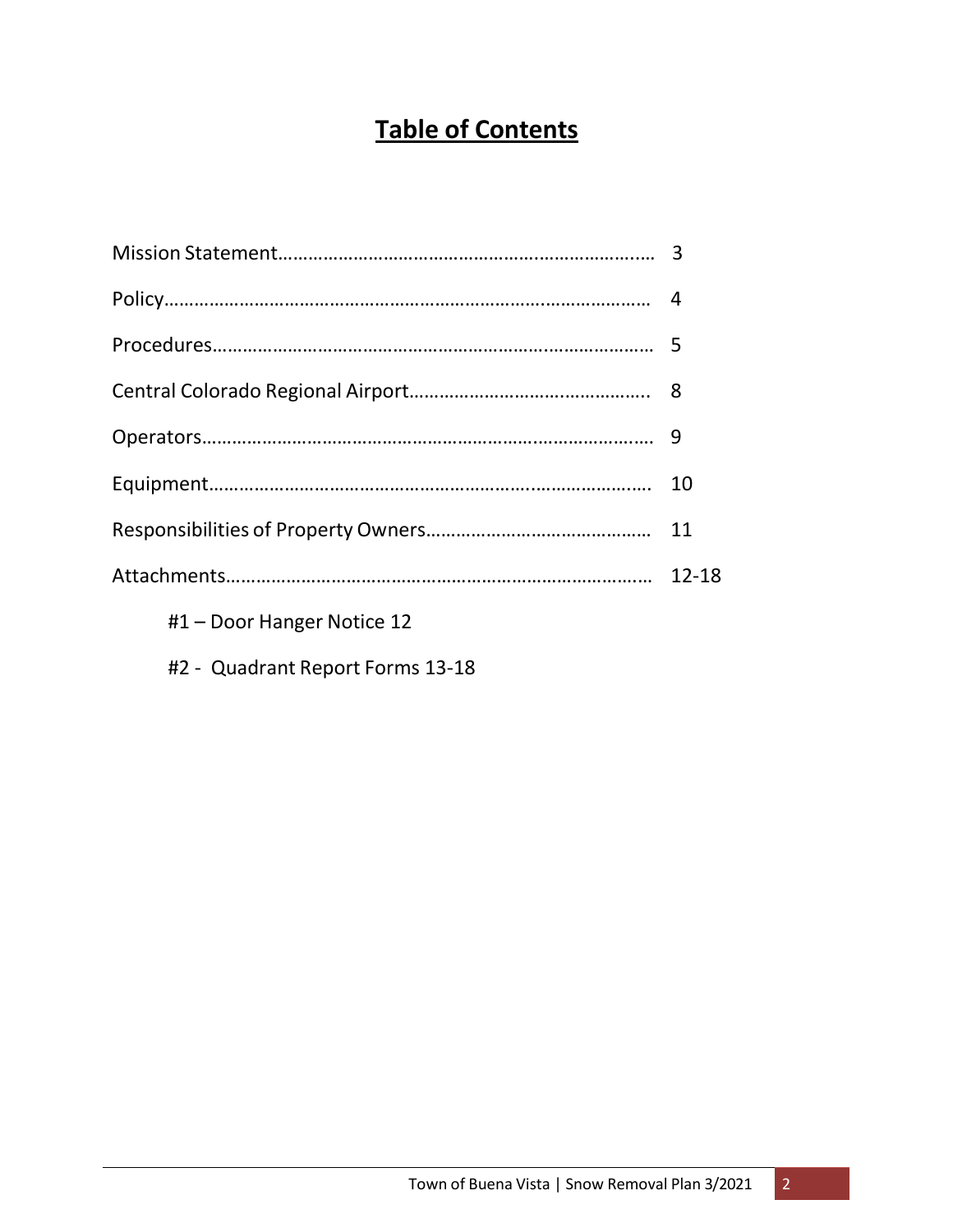#### **MISSION STATEMENT**

The Town of Buena Vista Public Works Department is responsible for maintaining all paved and gravel roads within the town limits. This includes the removal of snow accumulations on the Town's streets, business district, public parking lots, subdivisions, and public park areas during the snow season. It should be noted, however, that the Town is not responsible for state highways, private roads and driveways.

The task of snow removal will be accomplished in the most efficient, safe and orderly manner as possible. Operators will be continually trained in snow removal equipment operation, snow removal, sanding techniques and on-going safety practices.

The Town maintains a fleet of:

- $\triangleright$  One (1) John Deer Backhoe,
- $\triangleright$  One (1) 5-yard Dump Truck with a plow and sander,
- $\triangleright$  One (1) John Deer Loader with plow and 5-yard snow bucket, and
- $\triangleright$  One (1) Four-Wheel Drive Pick-up Truck with a plow and sander.

The Town does not use de-icing salts or chemicals in the sanding process. De-icing compounds are hand-spread in isolated spots to ensure public safety.

The Town assumes no responsibility for damage to landscaping or other objects placed in the right-of-way, which could be damaged by plows.

The Public Works Department appreciates calls from the public on weather/road conditions or emergencies. It is impossible to clear all roads immediately. Citizen patience and cooperation during weather emergencies is greatly appreciated.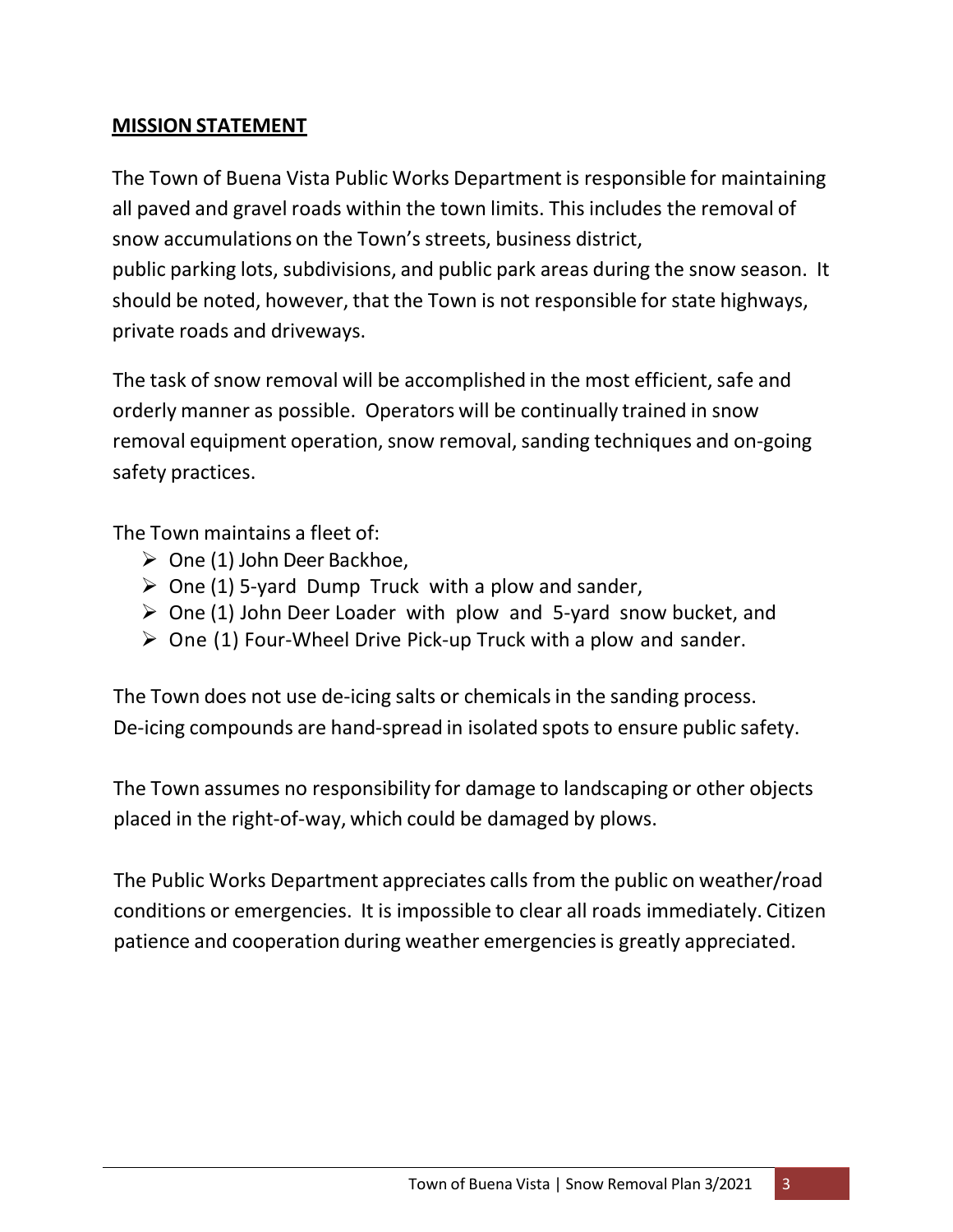#### **Policy**

- 1. With the accumulation of 2", plowing will begin on East Main Street (business area), Library, Public Safety Complex, Post Office and School Zones.
- 2. With the accumulation of 4", plowing will begin at a time designated by the Public Works Director or the Street Foreman. Collector streets, in addition to the above will be plowed.

| Crossman Avenue                  | <b>Gregg Drive</b>              |
|----------------------------------|---------------------------------|
| <b>East and West Main Street</b> | North and South Railroad Street |
| Arizona Street                   | <b>Court Street</b>             |
| North Colorado Avenue            | <b>South Gunnison Street</b>    |
| Rodeo Road                       | <b>Chaffee County Road 317</b>  |

3. With the accumulation of 6" or more, the remaining town streets will be plowed. Priority streets will be plowed first .

\*Streets in the Collegiate Heights Subdivision – Baylor, Dartmouth, Cornell and Harvard present special challenges with plowing. In addition, Park Lane also presents specific problems due to its narrow width. These street-parking areas where the snow can only be plowed to the center and picked-up with a loader and dump truck at a later time, require that residents must be notified to remove cars parked on the street prior to plowing and removal. (This can be a timeconsuming process) (*Attachment 1*). Currently the operators are responsible for the notification and accomplish this by going door-to-door.

The alternative is to plow to the center and remove the piles at a later time. However, this option leaves a narrow drive lane with a wind-row in the middle of the street. With small amounts of snow, it is better not to plow these areas.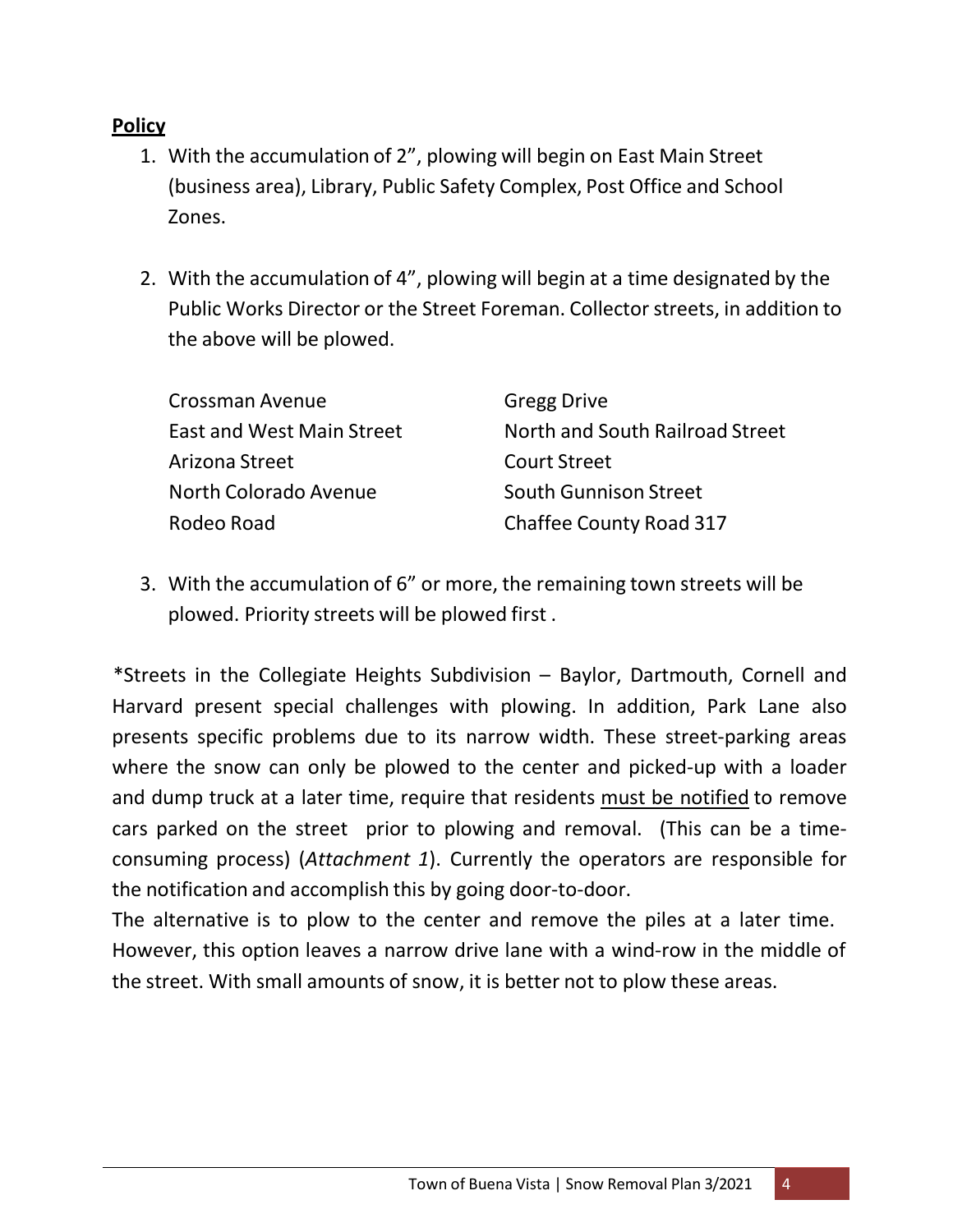#### **Procedures**

#### *A. Preparation and Pre‐trip Inspections*

Pre-trip inspections make for a safe and productive run. Operators are responsible for performing pre-trip inspections on their vehicles to include:

Mirrors, wipers, tire tread and pressure, brakes, and fluid levels performing a walk-around the vehicle, clearing any obstacles ensuring all lights are operational and functioning properly Plow secured to the mount, all pins locked in place Adjust plow shoes for road surface Fuel levels-full of gas, refueling often Clearing inside of the cab of loose objects Checking the fire extinguisher is full and accessible Emergency kit is completely stocked and accessible Proper PPE (Personal Protective Equipment) Supply of extra, dry clothing Supply of water /high energy snacks Testing two-way radio/cell phone communication system Reporting any problems to the supervisor

#### *B. Communication*

Communication between all equipment operatorsis vital and maximizes efficiency. Communication among operators will be accomplished by the use of 2-way radios or cellular phones. Phone calls (cellular) while the plow is moving are prohibited. The operator will stop the vehicle and complete the phone call.

#### *C. Plowing*

A "dry run" prior to snow season is recommended, noting areas where snow will be stored after plowing, new streets and any unusual conditions. General safety procedures to follow are:

Fasten your seat belt Use low beam lights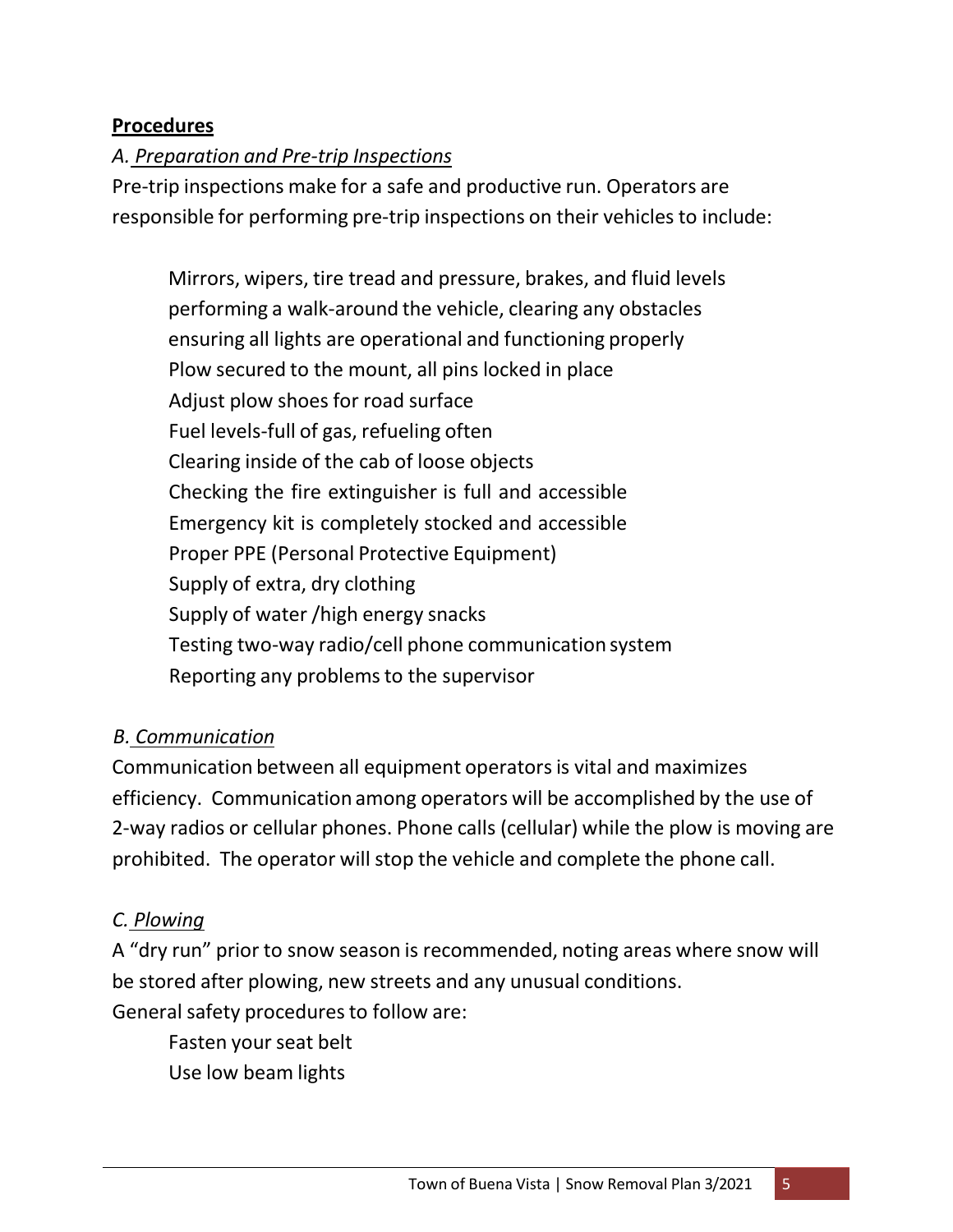Keep the vehicle under control at all times-be aware of speed limits, traction, braking, feel of the vehicle, if necessary, lessening the bite. Keep a slow steady speed Look where you are going, especially in reverse – use the mirrors

When plowing a street, snow should be moved completely off the edges of the asphalt. However, there are instances when cars and other obstacles can hinder complete removal.

Alleys are the lowest priority and, in most cases, should be left unplowed. Plowing alleys means that snow would have to be removed, delaying the opening of streets and priority public access ways.

### *D. Reporting*

After plowing each quadrant, operators will check off streets completed on the quadrant street list (*Example ‐ Attachment 2*). A review of this list will be helpful for further plowing needs and routing.

#### *E. Sanding*

Sanding will begin as early as needed, with a priority route including:

- o Railroad crossings
- o Main Street *(East and West)*
- o Oak Avenue
- o Linderman Avenue
- o US Highway 24 intersections
- o All school bus routes
- o Antero Circle
- o Barnwood & CR 317
- o Cedar

\*Special sanding will be performed on the south side of East Main Street with 2 lanes of sand.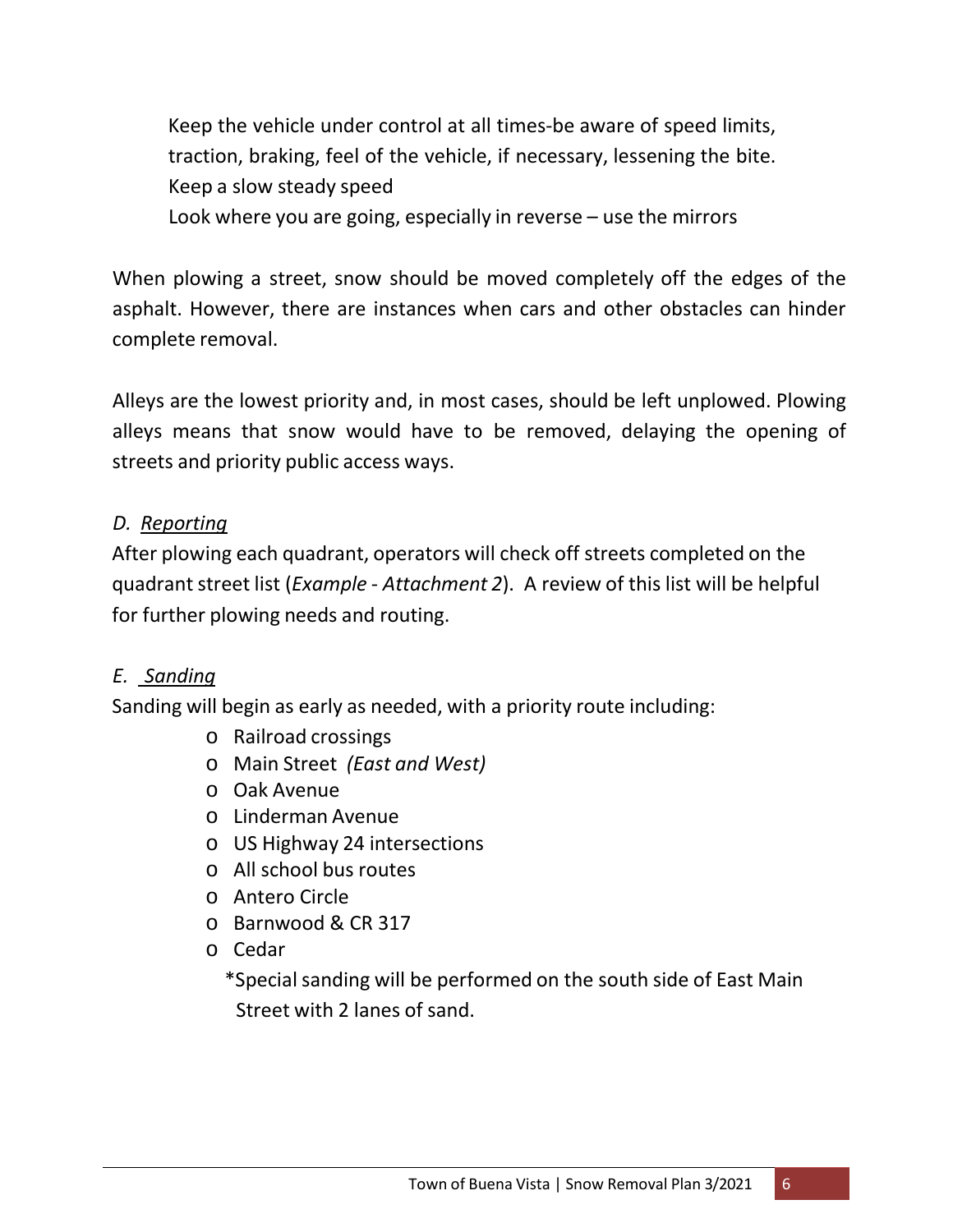### *F. Post Trip Inspection*

At the end of the shift, a post-trip inspection should be completed by the operator, the truck/plow vehicle fueled and the interior cleaned out.

Allow vehicle to idle and cool off, lower blade to the ground.

If another storm is not forecast in the next 48 hours, material should be emptied to the proper location and the truck/plow vehicle washed.

## *G. Private Property*

Do not plow private property, unless it is an emergency situation requested by the police, fire, EMS, Town Administrator or Public Works Director. On occasion, courtesy plowing for elderly citizens can be done depending on priorities and snow depth.

## *H. Getting Stuck*

Identify the cause of the situation Shovel around the tire and throw down sand Attempt to get out Stay warm and avoid fatigue Call for help if necessary

## *I. Accident Reporting*

If a plow makes contact with another party's property or person, the plow driver should stop immediately, notify law enforcement and contact a supervisor.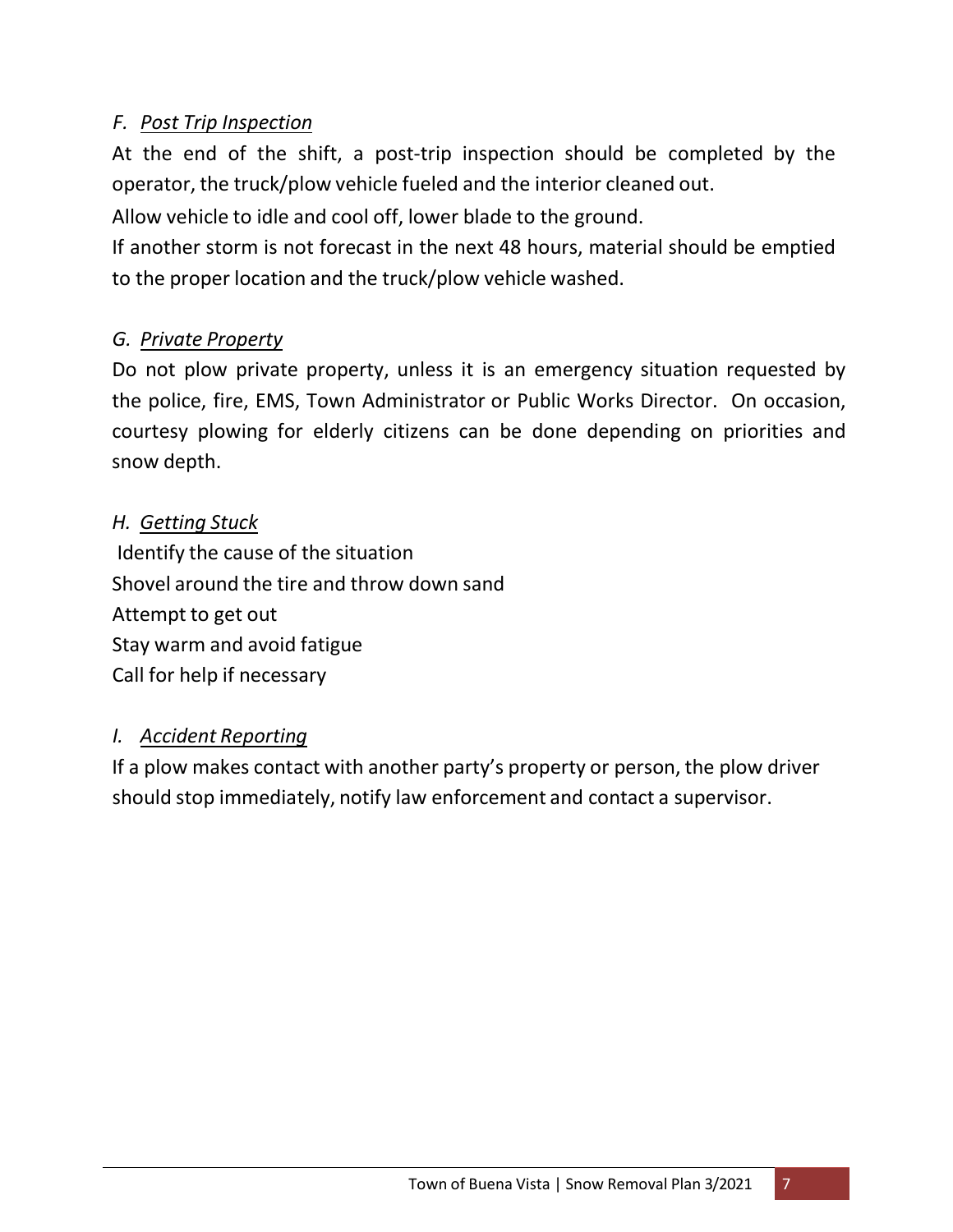## *Central Colorado Regional Airport*

The Airport staff plows the airfield and parking lots, however, during heavy snow and drifting, assistance may be requested from the Public Works Department.

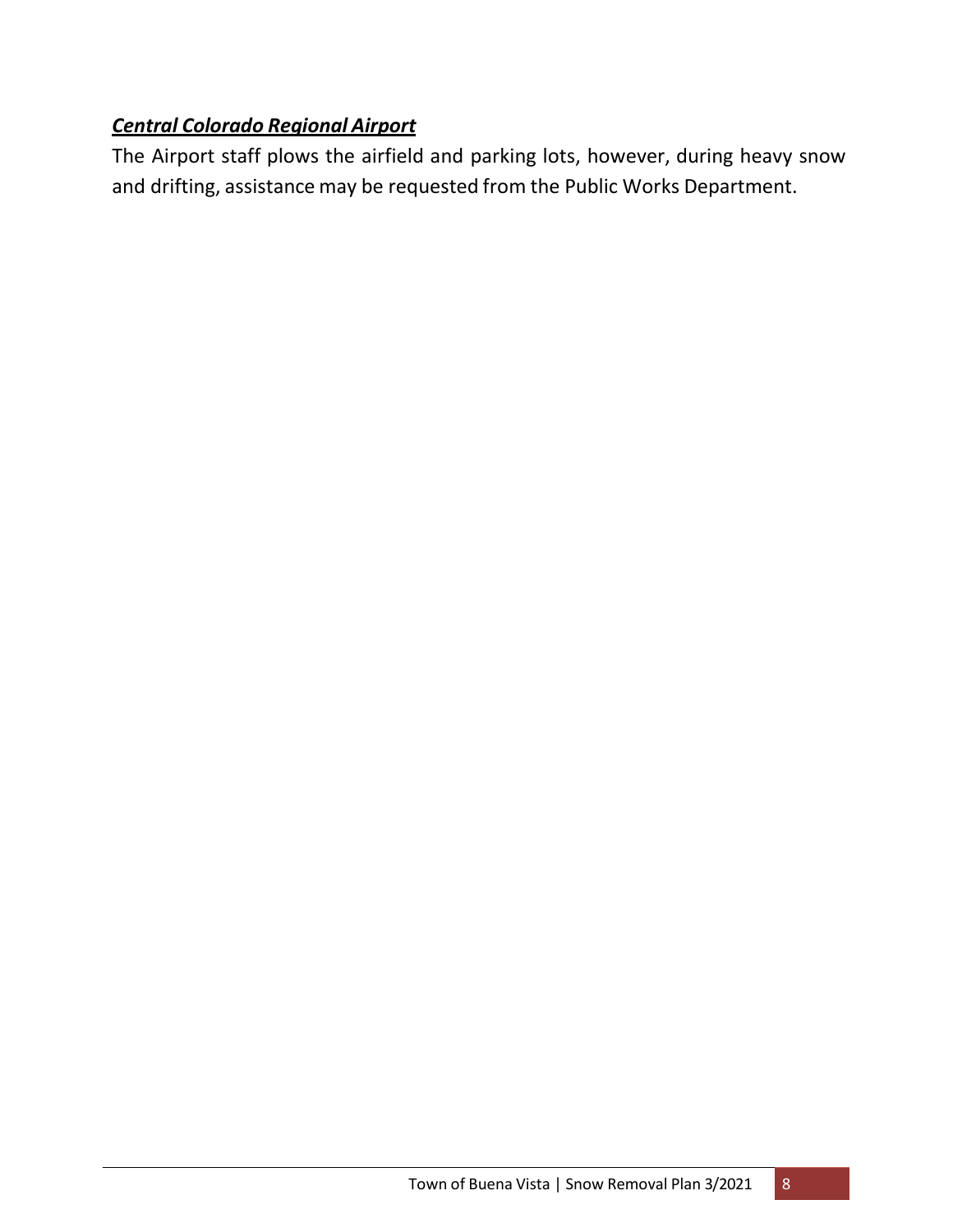#### **Operators**

Currently, the 5-Yard Dump Truck Plow and Sander is the only Town owned vehicle requiring a CDL Operator License. Public Works staff who are trained in the operation of all other snow removal equipment and techniques are authorized to operate such vehicles.

A maximum 12-hour shift will be worked by any one operator. Rotation of operators will be scheduled in order to continue snow removal if necessary.

Extra operators may be hired at \$15.00/hr. by the Public Works Department when deemed necessary. This includes operators hired for snow removal on sidewalks who may utilize smaller motorized vehicles such as All-Terrain Vehicles (ATV) with plows.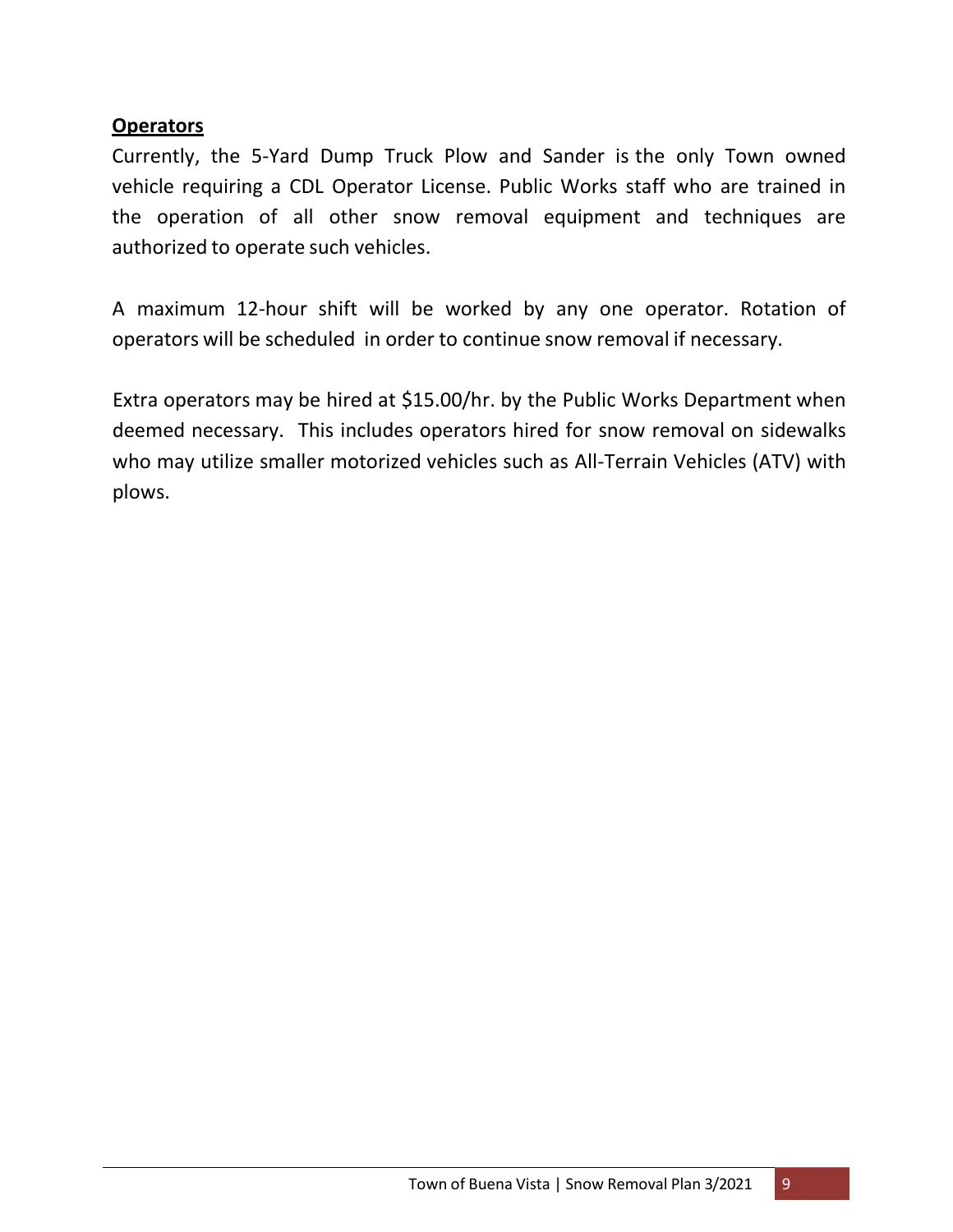#### **Equipment**

Plowing vehicles are assigned to a route according to the specific needs of a particular area, terrain and/or landscape.

#### **5‐YARD DUMP TRUCK PLOW AND SANDER**

- 1. Main Snow Plow
- 2. NW Quadrant
- 3. NE Quadrant
- 4. SW Quadrant
- 5. SE Quadrant

#### **FORD F-250, PLOW AND SANDER**

- 1. Secondary Plow
- 2. Shady Lane, Sunflower Lane, Hill Street, Short Street, South Main

#### **JOHN DEER LOADER, PLOW AND 5‐YARD SNOW BUCKET**

- 1. Railroad Street Parking Lots
- 2. East Main Street Intersections
- 3. Cottonwood Avenue, Centennial Plaza, & Linderman Avenue
- 4. Town Hall and employee parking area

#### **JOHN DEER BACKHOE**

- 1. Snow Pile Pick Up
- 2. Windrow Pick Up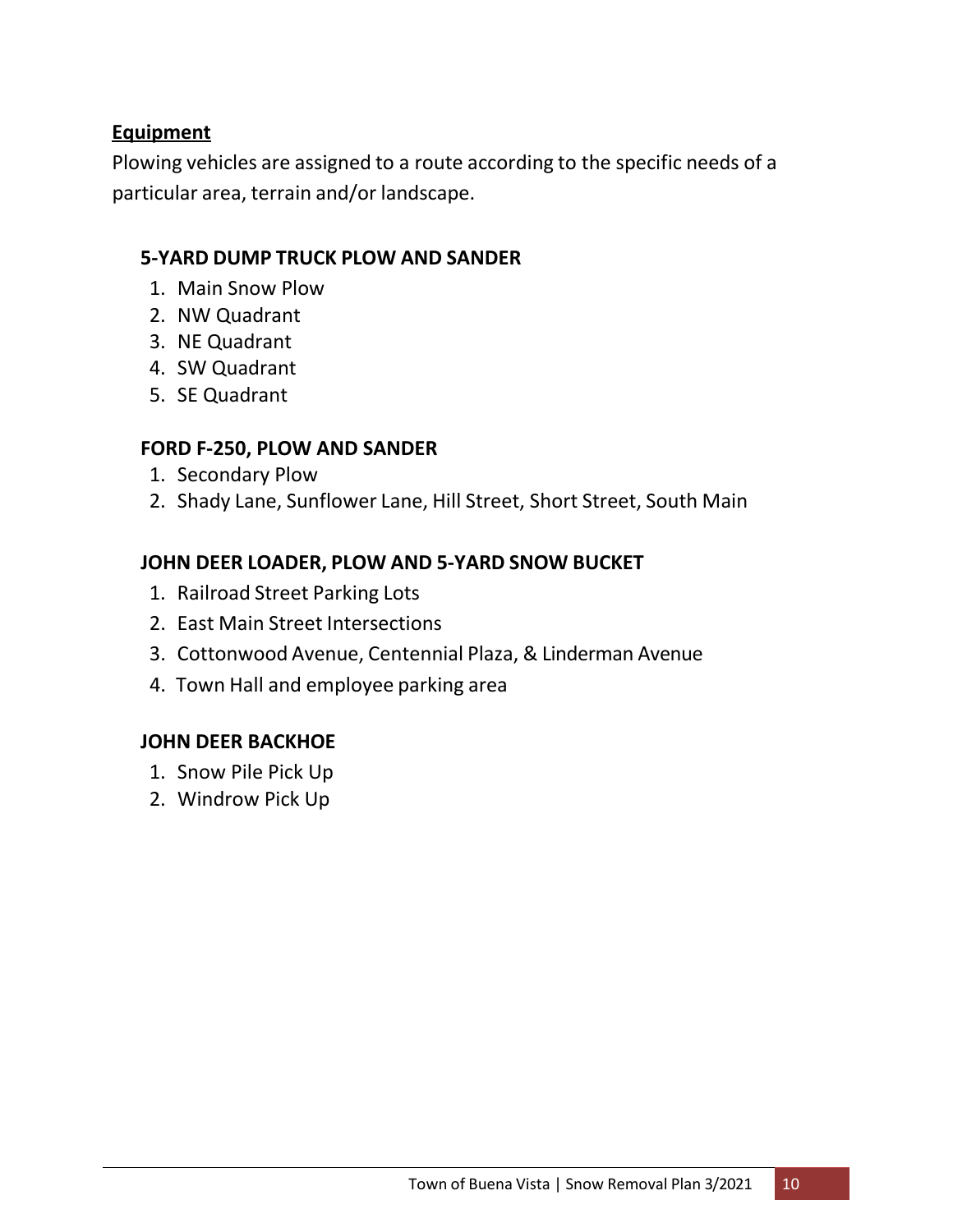## **Responsibilities of Property Owners/Occupants**

The Town is not responsible for clearing or keeping snow out of driveways and walkways. Town residents are responsible for maintaining their own driveways and parking areas. The Town Administration requests the sidewalks within the Town limits also be cleared of ice, snow and debris.

Chapter 7, Section 7-56 (a) and (b) of the *Town of Buena Vista Municipal Code* state the following:

- (a) No person shall deposit or cause any snow or ice to be deposited on or against any fire hydrant or traffic signal control device or appurtenance; nor shall any person deposit or cause to be deposited accumulations of snow or ice upon or adjacent to any sidewalk, street or roadway loading and unloading area of a public transportation system, or designated emergency access land, such as may retard or in any way interfere with the safe and orderly flow of pedestrian or vehicular traffic by obstructing the view of such traffic on intersecting streets or drives or by any other means, or in any way obstruct or impede street or roadway drainage.
- (b) The owners or occupants of property abutting upon or adjacent to sidewalks within the corporate limits of the Town shall, at all times, keep such sidewalks free and clear of snow and ice. In the event such owners or occupants fail to remove snow and ice from such sidewalks within 24 hours after the accumulation of snow and ice thereon, the Town may have the sidewalks cleaned and cleared of snow and ice, and the cost thereof, including inspection and other incidental costs and an additional cost for the administration not to exceed ten percent (10%), shall be assessed against the property in accordance with the assessment provisions herein after set forth.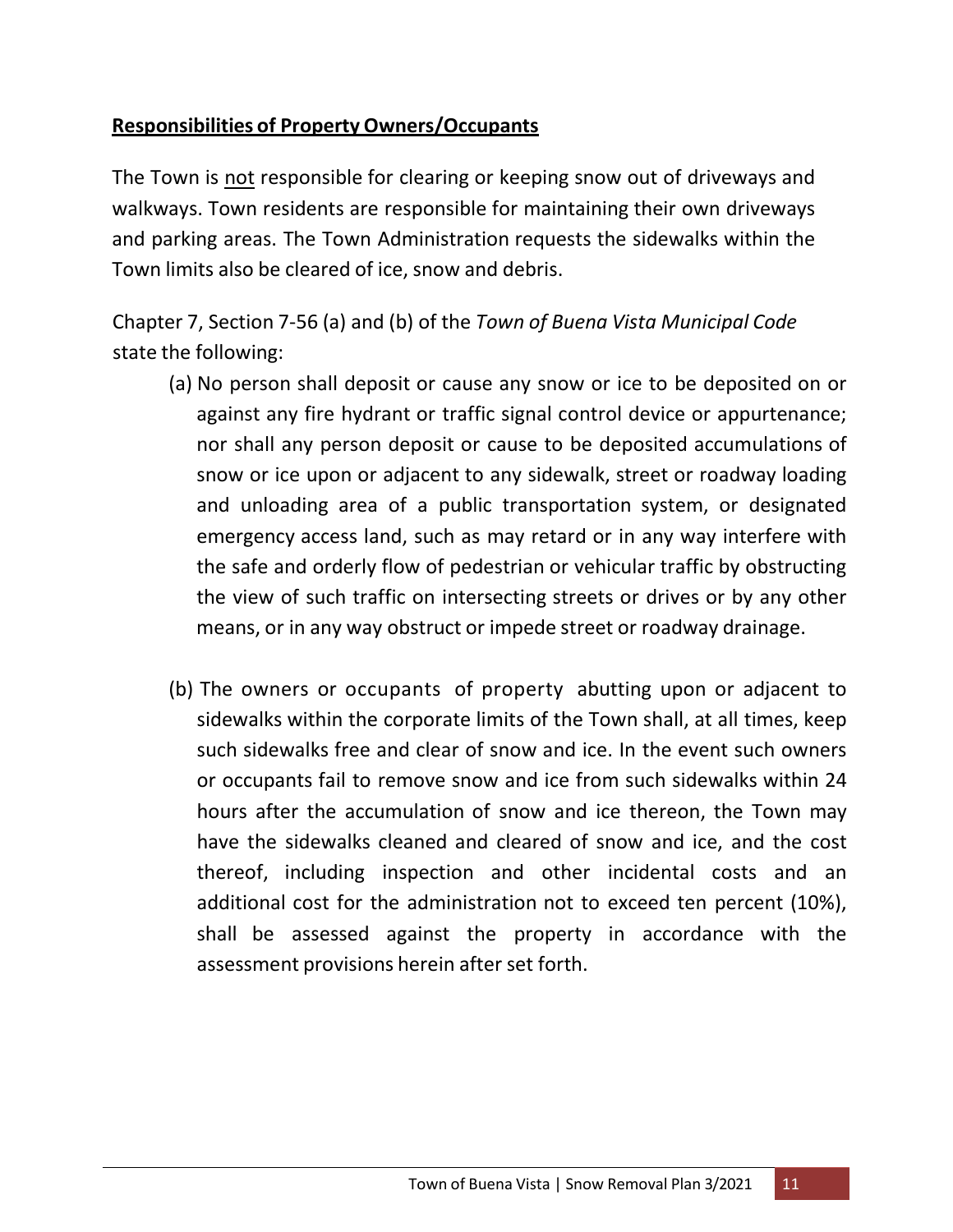(Attachment 1)

## The Town of Buena Vista will be **SNOW PLOWING** the following streets**: Example: BAYLOR, DARTMOUTH, CORNELL AND HARVARD on (DAY), (DATE), from (TIME) to (TIME).**

**Please remove all vehicles from the streets. We apologize for any inconvenience this may cause. Should you have questions please call the Buena Vista Public Works Department at 719-395‐6898. Thank you.**

\*\*(formatted on door hanger)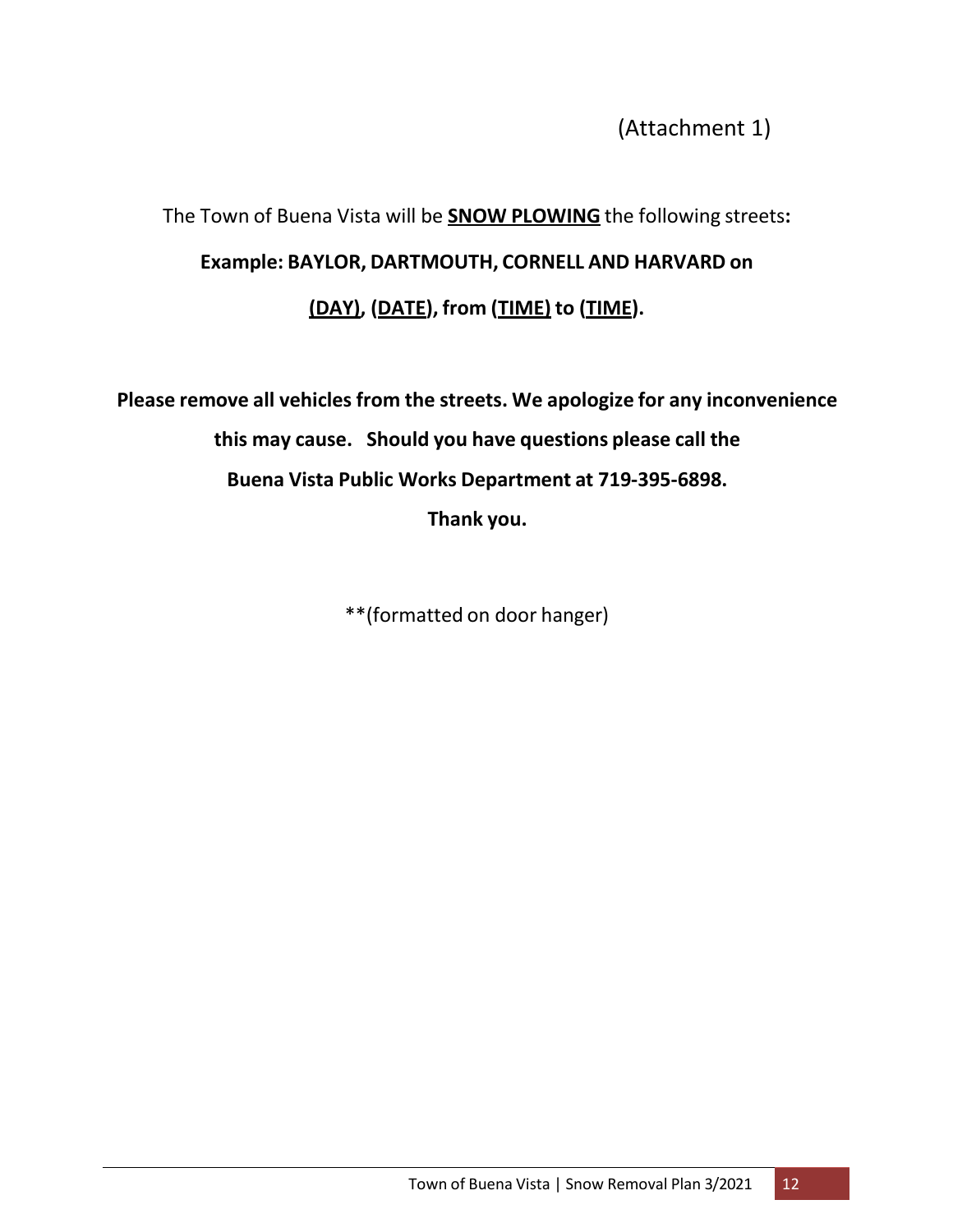## **(**Attachment 2)

## **Snow Removal**

## **Northeast**

#### **Quadrant**

| <b>Street</b>          | <b>Plow Date</b> | <b>Comments</b> | <b>Plow Date</b> | <b>Comments</b> |
|------------------------|------------------|-----------------|------------------|-----------------|
| Tabor                  |                  |                 |                  |                 |
| <b>East Sterling</b>   |                  |                 |                  |                 |
| Railroad R-O-W         |                  |                 |                  |                 |
| Town Hall              |                  |                 |                  |                 |
| North Railroad St.     |                  |                 |                  |                 |
| North Railroad St. -   |                  |                 |                  |                 |
| Parking Lot            |                  |                 |                  |                 |
| E. Arkansas            |                  |                 |                  |                 |
| Pinon                  |                  |                 |                  |                 |
| <b>Chestnut Street</b> |                  |                 |                  |                 |
| Turner                 |                  |                 |                  |                 |
| North Colorado         |                  |                 |                  |                 |
| North Court            |                  |                 |                  |                 |
| East Main Street       |                  |                 |                  |                 |
| River Park             |                  |                 |                  |                 |
| <b>Beldan Street</b>   |                  |                 |                  |                 |
|                        |                  |                 |                  |                 |
|                        |                  |                 |                  |                 |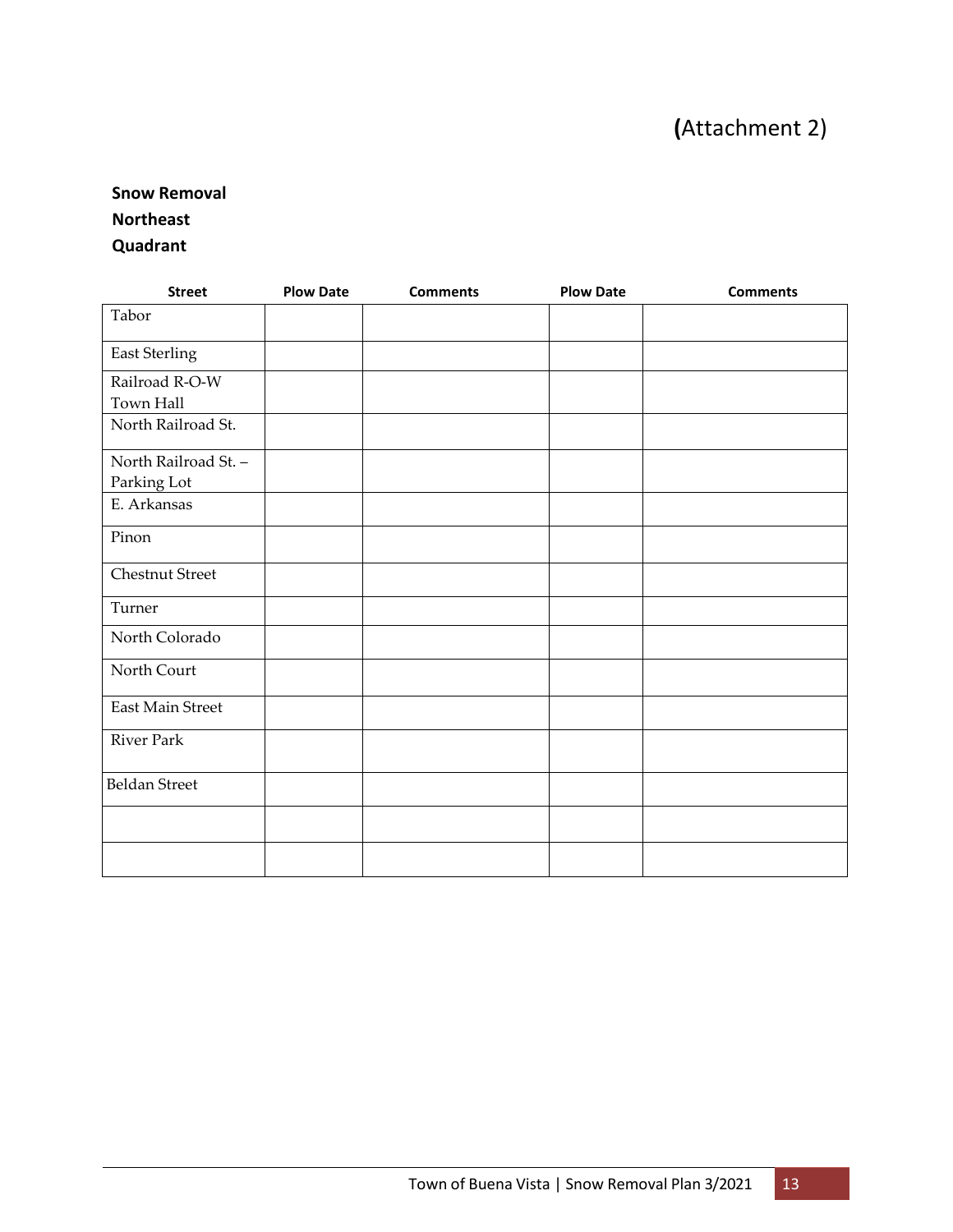## **Snow Removal Northwest**

**Quadrant**

| <b>Street</b>           | <b>Plow Date</b> | <b>Comments</b> | <b>Plow Date</b> | <b>Comments</b> |
|-------------------------|------------------|-----------------|------------------|-----------------|
| N. Sangre de Cristo     |                  |                 |                  |                 |
| Yale Place              |                  |                 |                  |                 |
| Yale Avenue             |                  |                 |                  |                 |
| Thompson Court          |                  |                 |                  |                 |
| McDonald                |                  |                 |                  |                 |
| James                   |                  |                 |                  |                 |
| James Place             |                  |                 |                  |                 |
| Neighbors Lane          |                  |                 |                  |                 |
| Princeton               |                  |                 |                  |                 |
| <b>Waters Street</b>    |                  |                 |                  |                 |
| <b>Brookdale Avenue</b> |                  |                 |                  |                 |
| North Pleasant          |                  |                 |                  |                 |
| North Gunnison          |                  |                 |                  |                 |
| Sterling                |                  |                 |                  |                 |
| West Arkansas           |                  |                 |                  |                 |
| Lake Street             |                  |                 |                  |                 |
| Curtis Street           |                  |                 |                  |                 |
| North San Juan          |                  |                 |                  |                 |
| Crossman Avenue         |                  |                 |                  |                 |
| <b>Farwell Street</b>   |                  |                 |                  |                 |
| Harrison                |                  |                 |                  |                 |
|                         |                  |                 |                  |                 |
|                         |                  |                 |                  |                 |
|                         |                  |                 |                  |                 |
|                         |                  |                 |                  |                 |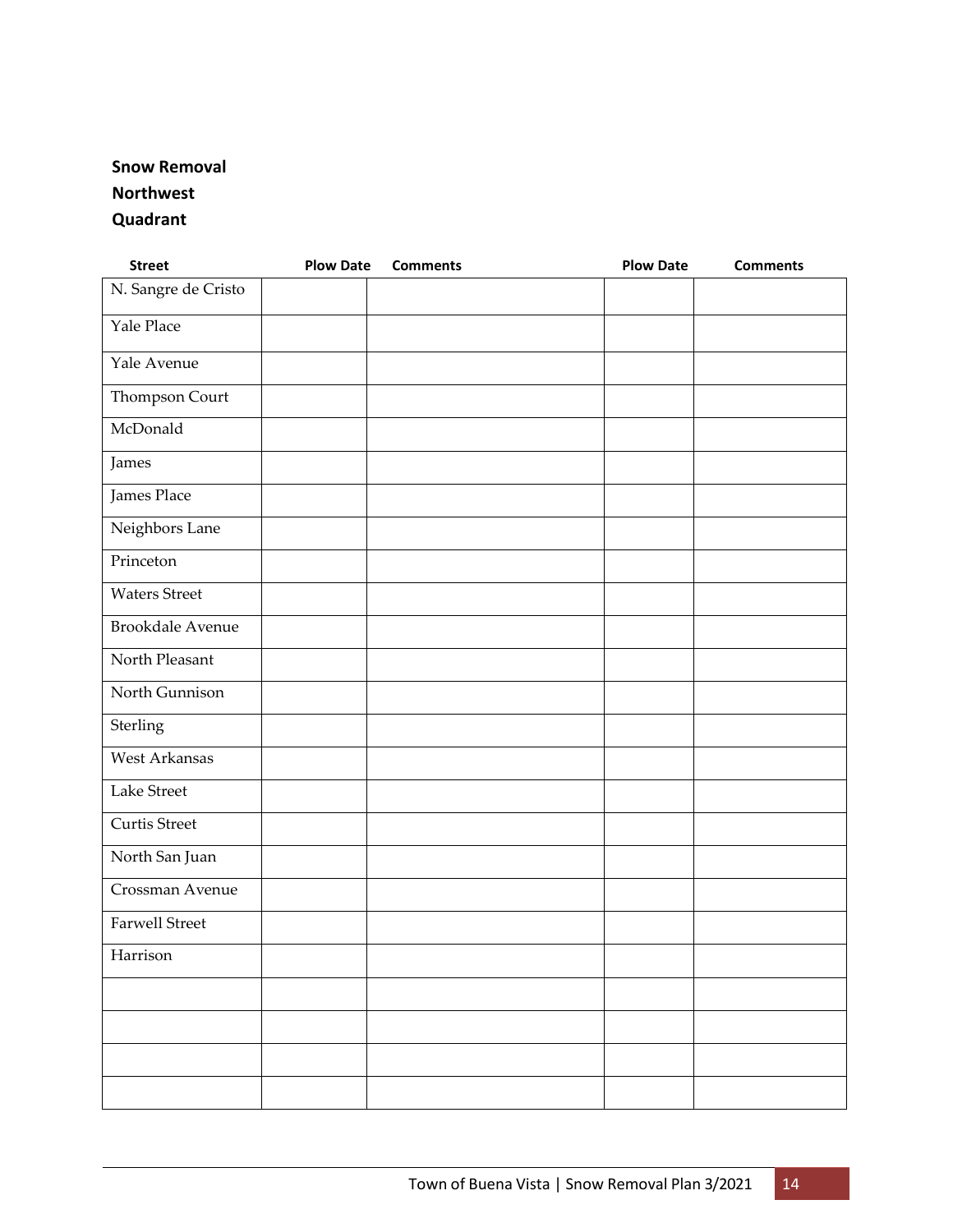#### **Snow Removal Southwest Quadrant**

|                        | Plow |          | Plow |          |
|------------------------|------|----------|------|----------|
| <b>Street</b>          | Date | Comments | Date | Comments |
| <b>Charles Street</b>  |      |          |      |          |
| Cottonwood             |      |          |      |          |
| Park Lane              |      |          |      |          |
| <b>Gunnison Circle</b> |      |          |      |          |
| <b>Gunnison Avenue</b> |      |          |      |          |
| South San Juan         |      |          |      |          |
| School Street          |      |          |      |          |
| Mill Street            |      |          |      |          |
| Pine Street            |      |          |      |          |
| Oak Street             |      |          |      |          |
| Essex                  |      |          |      |          |
| DePaul Street          |      |          |      |          |
| <b>Hill Street</b>     |      |          |      |          |
| Linderman Avenue       |      |          |      |          |
| Robert Drive           |      |          |      |          |
| Raymond Lee Dr.        |      |          |      |          |
| Larissa Lane           |      |          |      |          |
| Tammie Drive           |      |          |      |          |
| Kathy                  |      |          |      |          |
| Dana Lane              |      |          |      |          |
| Connie Drive           |      |          |      |          |
| Susan Drive            |      |          |      |          |
| Windwalker             |      |          |      |          |
| Dreamcatcher           |      |          |      |          |
| Shaman Way             |      |          |      |          |
| Rodeo Road             |      |          |      |          |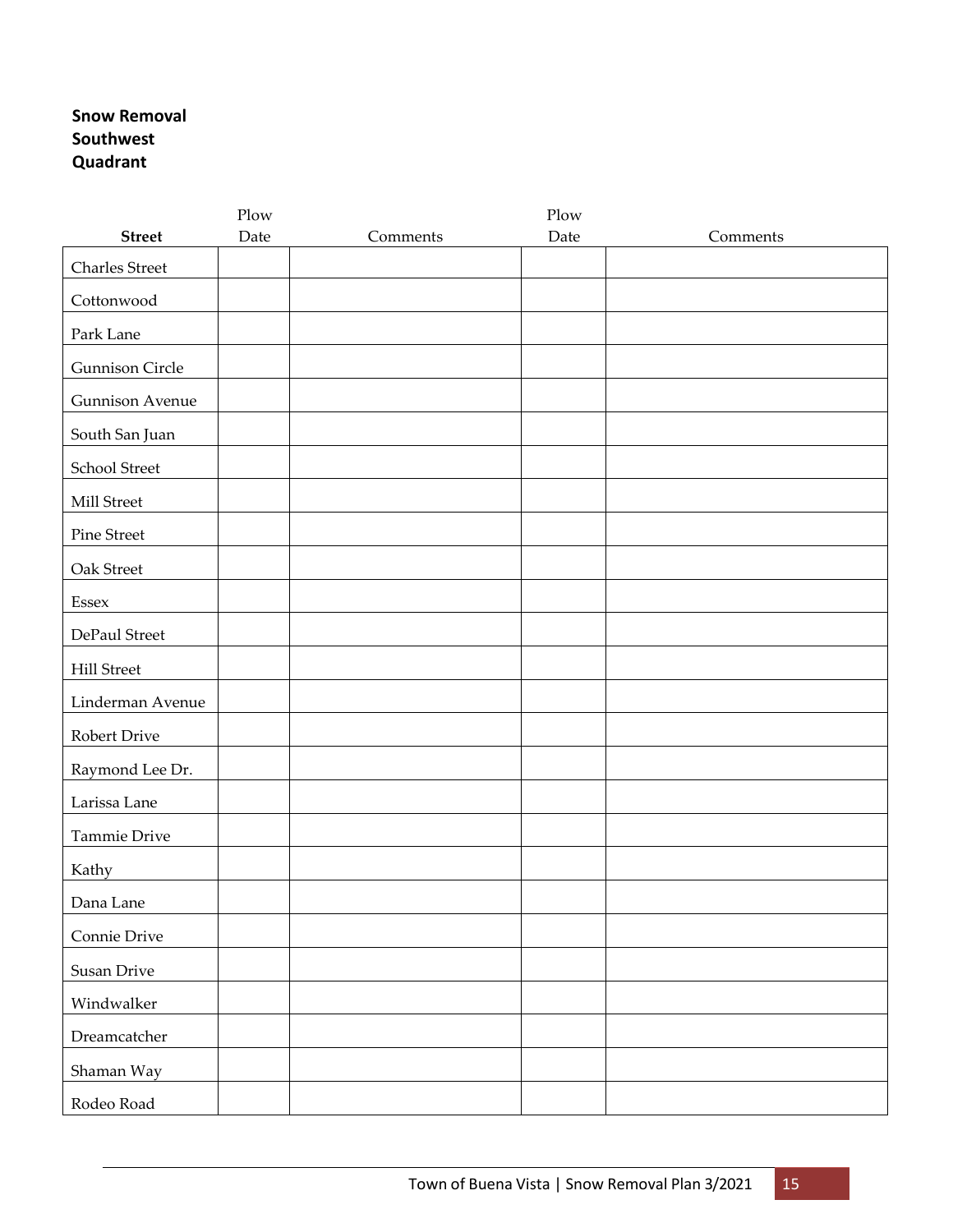#### **Snow Removal Southwest Quadrant(cont'd)**

|                        | Plow |          | Plow |          |
|------------------------|------|----------|------|----------|
| <b>Street</b>          | Date | Comments | Date | Comments |
| Nighthawk              |      |          |      |          |
| Raven Way              |      |          |      |          |
| Redtail                |      |          |      |          |
| Grouse                 |      |          |      |          |
| West Main Street       |      |          |      |          |
| So. Pleasant           |      |          |      |          |
| Avenue                 |      |          |      |          |
| Merrill Lane           |      |          |      |          |
| So. Sangre de Cristo   |      |          |      |          |
| <b>Gregg Drive</b>     |      |          |      |          |
| <b>Steele Drive</b>    |      |          |      |          |
| So. Pleasant-          |      |          |      |          |
| <b>Industrial Park</b> |      |          |      |          |
| McCormick              |      |          |      |          |
| McCombs                |      |          |      |          |
|                        |      |          |      |          |
|                        |      |          |      |          |
|                        |      |          |      |          |
|                        |      |          |      |          |
|                        |      |          |      |          |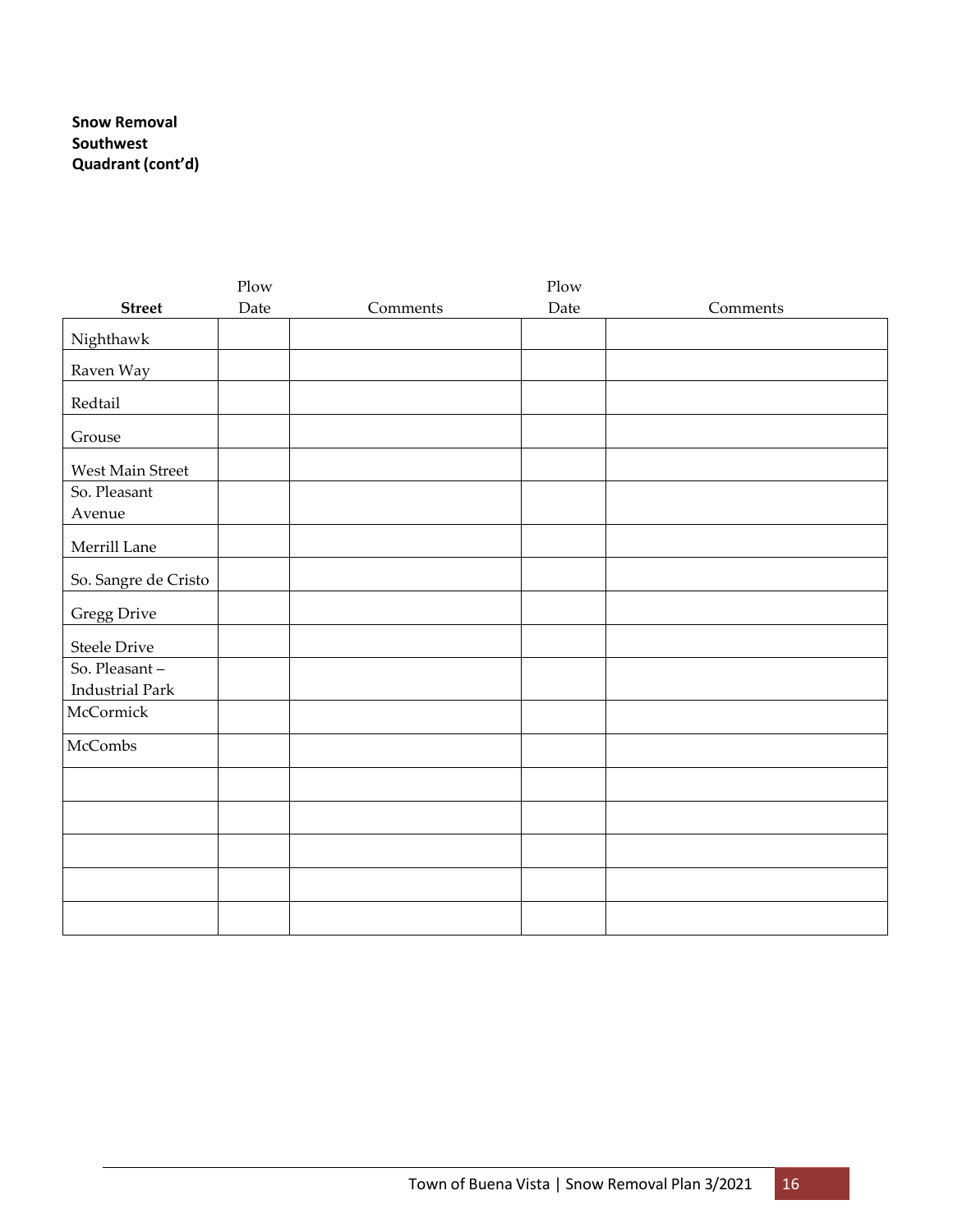#### **Snow Removal Southeast Quadrant**

|                                    | Plow |          | Plow |          |
|------------------------------------|------|----------|------|----------|
| <b>Street</b>                      | Date | Comments | Date | Comments |
| Centennial Plaza                   |      |          |      |          |
| Cottonwood                         |      |          |      |          |
| Beldan                             |      |          |      |          |
| Evans                              |      |          |      |          |
| Court                              |      |          |      |          |
| Arizona                            |      |          |      |          |
| River Run                          |      |          |      |          |
| River Run Court                    |      |          |      |          |
| South Colorado                     |      |          |      |          |
| California                         |      |          |      |          |
| East Pine                          |      |          |      |          |
| Gold                               |      |          |      |          |
| Church                             |      |          |      |          |
| South Railroad                     |      |          |      |          |
| South Railroad St.-<br>Parking Lot |      |          |      |          |
| River                              |      |          |      |          |
| Marquette                          |      |          |      |          |
| Harvard Lane                       |      |          |      |          |
| Cornell                            |      |          |      |          |
| Dartmouth                          |      |          |      |          |
| Baylor                             |      |          |      |          |
| Surrey                             |      |          |      |          |
| Mayer                              |      |          |      |          |
| Stoney Run                         |      |          |      |          |
| Short                              |      |          |      |          |